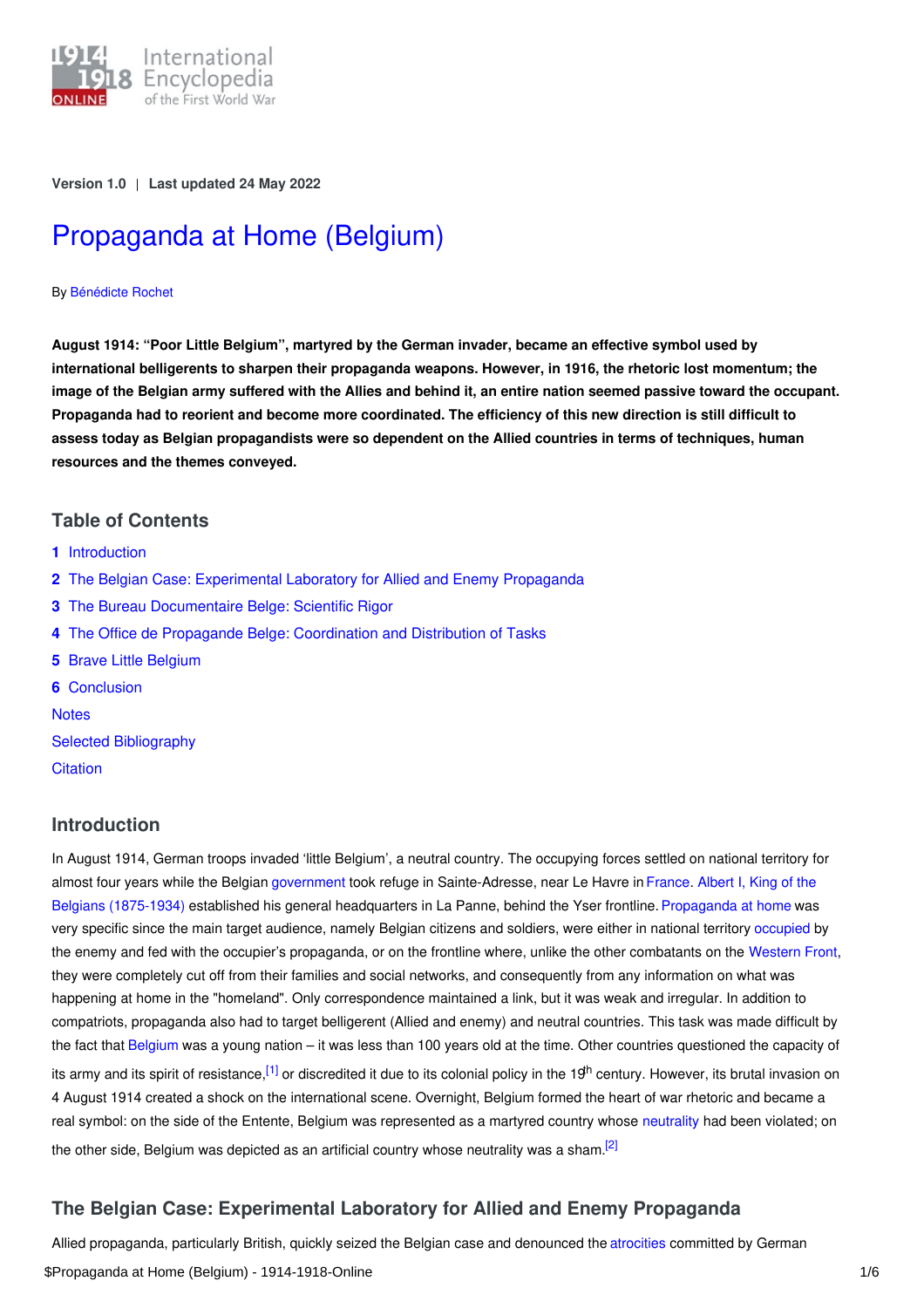troops against the civilian population. The brutality of the invader described as a bloodthirsty animal and rapist of "poor little" Belgium made headlines everywhere [\(press](http://ui:CeDiS1418@encyclopedia.1914-1918-online.net/article/pressjournalism), posters and postcards). In the [United](http://ui:CeDiS1418@encyclopedia.1914-1918-online.net/article/united_states_of_america) States, for example, the charity organization

<span id="page-1-4"></span><span id="page-1-3"></span><span id="page-1-2"></span>[Commission](http://ui:CeDiS1418@encyclopedia.1914-1918-online.net/article/commission_for_relief_in_belgium_crb) for Relief in Belgium spread the image of a country in ruins, populated by starved women and [children](http://ui:CeDiS1418@encyclopedia.1914-1918-online.net/article/children_and_youth).<sup>[\[3\]](#page-4-3)</sup> Emotion, sensationalism and exaggeration dominated in these narratives: "The children's hands have been cut off!" The image shocked, frightened and gave meaning to the conflict, justifying, morally, the commitment of Franco-British troops on the battlefield as defenders of the law in the face of a monster devoid of all humanity. It was now good versus evil. German [propaganda](http://ui:CeDiS1418@encyclopedia.1914-1918-online.net/article/propaganda_at_home_germany) defended itself and proclaimed its self-defense against a Belgian civilian population of *francs-tireurs* who did not hesitate to gouge out the eyes of wounded Germans.<sup>[\[4\]](#page-4-4)</sup> In order to definitively implement these narratives within public opinion, the[governments](http://ui:CeDiS1418@encyclopedia.1914-1918-online.net/article/governments_parliaments_and_parties) on both sides relied on the publication of official reports (the German White Book, the British Bryce Report,<sup>[\[5\]](#page-4-5)</sup> the Franco-Belgian Red Book, etc.) based on testimonials and numerous sources and translated into several languages. However, it was not the objectivity of the facts that was sought but rather their instrumentalization in order to feed military mobilization<sup>[\[6\]](#page-4-6)</sup> and reject the enemy's assertions. At the beginning of the conflict, the "Belgian case" was an excellent laboratory for the Entente to experiment with propaganda, without any consultation with the Belgian authorities.<sup>[\[7\]](#page-4-7)</sup> In fact, Belgium did not need to take care of its own image, because Allied propaganda did. In this particular context, the first Belgian initiatives were essentially documentary, explanatory and defensive.

## <span id="page-1-6"></span><span id="page-1-5"></span><span id="page-1-0"></span>**The Bureau Documentaire Belge: Scientific Rigor**

<span id="page-1-9"></span><span id="page-1-8"></span><span id="page-1-7"></span>In January 1915, Charles de Broqueville [\(1860-1940\)](http://ui:CeDiS1418@encyclopedia.1914-1918-online.net/index/names/119088568), head of the government and minister of war, decided to set up an organization at Le Havre responsible for gathering all the documentation on the war and its consequences for Belgium: the Bureau Documentaire Belge (BDB). He handed the management to lawyer and journalist Fernand Passelecq [\(1876-1951\)](http://ui:CeDiS1418@encyclopedia.1914-1918-online.net/index/names/141156821). Passelecq recruited his collaborators independently and trained them in documentary methods. For Passelecq, the scientific rigor of the information collected took precedence over the "mechanical means of advertising and the artifices of political propaganda"<sup>[\[8\]](#page-4-8)</sup>: "bourrage de crâne'/brainwashing ..., an expedient that must be rejected by any government concerned with maintaining moral standards and doing lasting work".<sup>[\[9\]](#page-4-9)</sup> The activities of the BDB,<sup>[\[10\]](#page-4-10)</sup> which had about thirty employees, most of whom were multilingual translators, focused mainly on the translation of newspapers and magazines written in German, Dutch, English, Italian and Spanish; on the daily publication of *Informations belges*, two pages intended for international press agencies and containing, among other things, [press](http://ui:CeDiS1418@encyclopedia.1914-1918-online.net/article/pressjournalism_belgium) releases from the Belgian government in exile; and on the writing of rigorous studies aimed at re-establishing the truth about the Belgian situation, such as *"Truth and Travesty. An Analytical Study of the Reply of the Belgian Government to the German White Book*", written by Passelecq in 1916. In this context, and more scientific than propagandist, sociologist Fernand Van [Langenhove](http://ui:CeDiS1418@encyclopedia.1914-1918-online.net/index/names/1044089652) (1889-1982), secretary of the BDB, published a study on the question of the francs-tireurs and German violence against Belgian civilians during the invasion (translated into four languages, including German).<sup>[\[11\]](#page-4-11)</sup> Van Langenhove's work differed from the official Allied reports by using German sources – soldiers' testimonies, [press](http://ui:CeDiS1418@encyclopedia.1914-1918-online.net/article/pressjournalism_germany) articles, minutes – and social psychology. He demonstrated the process that took place within the German troops, as a

<span id="page-1-11"></span><span id="page-1-10"></span>"'cycle" that had been established since the Franco-Prussian War of 1870, to create the legend of the "'francs-tireurs". According to Van Langenhove, this sincere belief in an illusory reality on the part of German soldiers explains the reasons for the transgression of moral lines (brutal acts against civilians, including women and children), which were nonetheless present in the Prussian army.<sup>[\[12\]](#page-4-12)</sup> The objectivity and rigor of the study conducted in the midst of the conflict is impressive even if, as John Horne has explained, "Van Langenhove [underestimated](http://ui:CeDiS1418@encyclopedia.1914-1918-online.net/contributors/John_Horne) the manipulation of the myth by the German military and did not account for the harshness of military reprisals".<sup>[\[13\]](#page-4-13)</sup>

<span id="page-1-13"></span><span id="page-1-12"></span>Although the work of the BDB was recognized – the historian Marc Bloch praised Van Langehove's book after the war for its "rare psychological intelligence"<sup>[\[14\]](#page-4-14)</sup> – it was not enough to restore Belgium's image. Moreover, in 1915, the image of a martyred Belgium and its desolation was outdated and even began to harm the nation. Some Allied countries asked themselves if the Belgian army still existed, if Belgium could be considered an actor in the conflict? Belgium's defensive action through documentary propaganda was no longer sufficient.

# <span id="page-1-1"></span>**The Office de Propagande Belge: Coordination and Distribution of Tasks**

The year 1916 marked a significant turning point in Belgian propaganda. The government in Le Havre created a new \$Propaganda at Home (Belgium) - 1914-1918-Online 2/6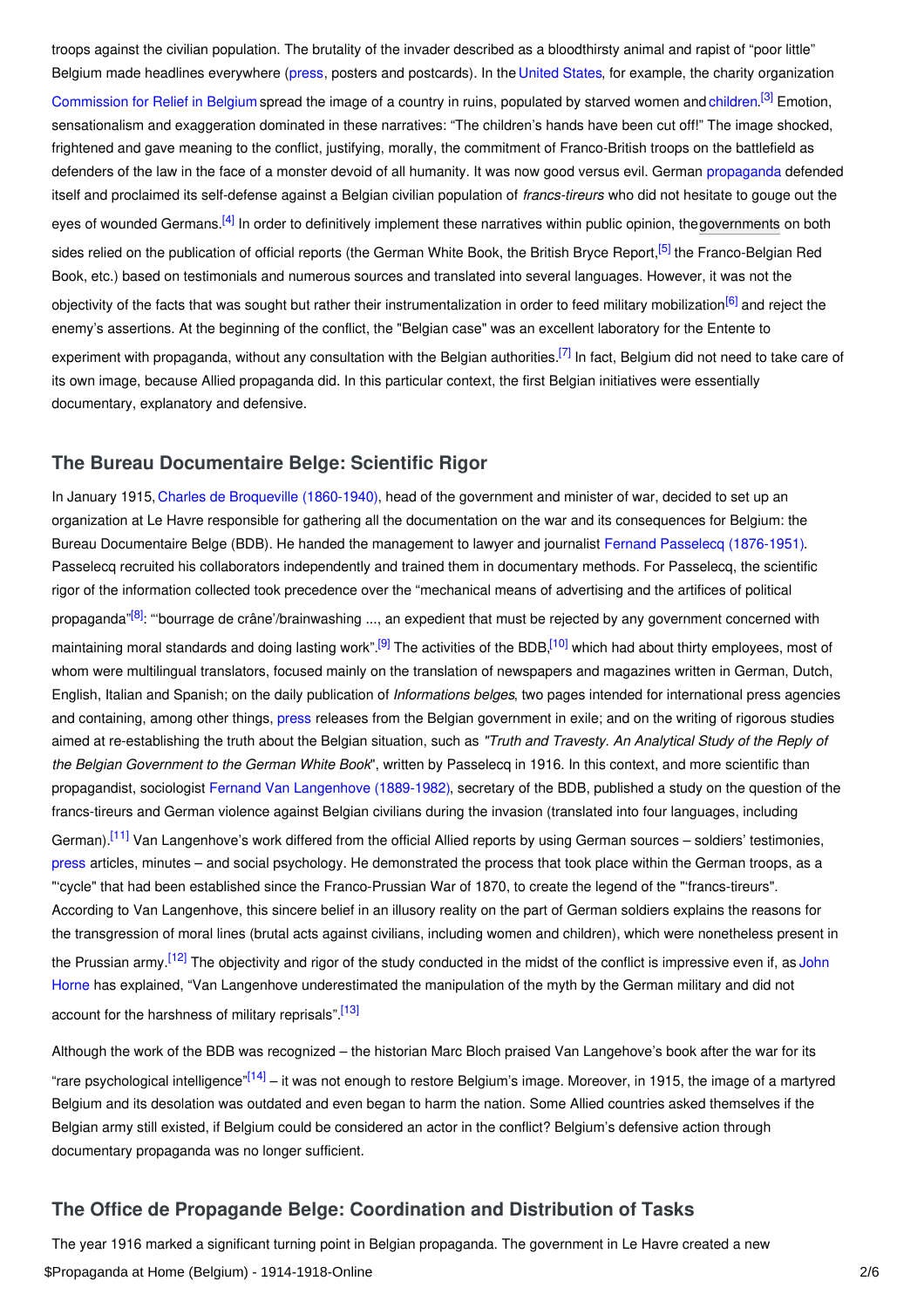coordinating agency in June 1916: the Office de Propagande Belge (OPD). The office was placed under the aegis of a [governmental](http://ui:CeDiS1418@encyclopedia.1914-1918-online.net/index/names/1257337467) propaganda committee. This committee was composed of the main ministers in exile, OPB director Joseph Mélot

<span id="page-2-2"></span><span id="page-2-1"></span>(1873-1943),<sup>[\[15\]](#page-4-15)</sup> Fernand Passelecq of the BDB and a few officials from foreign affairs. The OPB planned to use all available media: daily press, brochures, exhibitions, etc., but also the new media tools: [photography](http://ui:CeDiS1418@encyclopedia.1914-1918-online.net/article/photography) and [cinema](http://ui:CeDiS1418@encyclopedia.1914-1918-online.net/article/filmcinema_belgium). Indeed, the government of Le Havre, in particular Minister of War de Brocqueville, gradually became aware of the importance of visual media. The belief in the capacity of these visual media to influence public opinion was very strong at that time: "The cinema produces on the public the most lively and most durable impression".<sup>[\[16\]](#page-4-16)</sup> Following the example of a similar development in France, the Belgian war department created several units to produce these visual materials: In November 1915 *Service photographique de l'armée belge* in Bourbourg; in August 1916 *Service cinématographique de l'armée belge* in De Panne [\[17\]](#page-4-17) ; in 1916 *Section documentaire et artistique de l'Armée belge en campagne*. This [art](http://ui:CeDiS1418@encyclopedia.1914-1918-online.net/article/art) unit regrouped a series of artists who painted the landscapes of the front, notably the painter Alfred Bastien [\(1873-1955\)](http://ui:CeDiS1418@encyclopedia.1914-1918-online.net/index/names/173853439). As a volunteer, Bastien travelled to the frontline with his camera and sketchbook in order to produce his paintings, including *Panorama de la bataille de l'Yser* (1920-1921). The OPB worked in collaboration with these different army sections, which provided it with military documentation both in terms of information and visual material, and with the information and press services of the ministries, in particular foreign affairs. The office also coordinated the work of the Belgian propaganda offices in London, Washington and The Hague.

Beyond coordination, the significant turning point was also the political awareness that it was time to change Belgium's image among its allies. The aim was to impose the image of a belligerent nation instead of a martyred nation:

<span id="page-2-5"></span><span id="page-2-4"></span><span id="page-2-3"></span>The time has come to highlight the heroic resistance and admirable energy of the Belgian nation, and we were thinking in particular of the valor of our soldiers, their spirit of initiative and the remarkable efforts made under your leadership to give our reconstituted army its greatest power.<sup>[\[18\]](#page-4-18)</sup>

## <span id="page-2-0"></span>**Brave Little Belgium**

The idea to spread: the Belgians are a valiant and fighting people, not only on the Yser Front but also in occupied territory. The idea was to show the existence of a single community of indignation and resistance to the invader, a solidarity between both fronts, the occupied home constituting a second front for the fatherland.<sup>[\[19\]](#page-4-19)</sup> In this idea of the unity of the nation, the image of King Albert and his leadership was omnipresent – the other Belgian military leaders were absent from the iconography. The myth of the *Roi Chevalier* was firmly established in this war iconography: a king most often on horseback, solemn. He attended the troops' parade; he gave [medals](http://ui:CeDiS1418@encyclopedia.1914-1918-online.net/article/medals_and_decorations) to officers and soldiers; he received sovereigns (George V, King of Great Britain (1865- 1936), [Victor-Emmanuel](http://ui:CeDiS1418@encyclopedia.1914-1918-online.net/index/names/118776231) III, King of Italy (1869-1947), etc.) and Allied military officials (notably the Frenchmen Joseph Joffre (1852-1931) and Ferdinand Foch [\(1851-1929\)](http://ui:CeDiS1418@encyclopedia.1914-1918-online.net/index/names/118684078) or, in December 1917, the American John Pershing [\(1860-1948\)](http://ui:CeDiS1418@encyclopedia.1914-1918-online.net/index/names/12035506X)). Elisabeth of Bavaria, Queen of the Belgians (1876-1965) also played a role in this propaganda of bravery; she was [systematically](http://ui:CeDiS1418@encyclopedia.1914-1918-online.net/index/names/120107112) associated with images evoking wounded soldiers or field infirmaries, and was admired by all. The king also appeared in popular songs, as in this verse from "la guerre bienfaisante": "[...] the King of the Belgians / At the head of his army / Defending his frontier against cruelties" <sup>[\[20\]](#page-4-20)</sup>

<span id="page-2-6"></span>For technical reasons, it was very difficult to shoot images of the Belgian army in the heat of the action – the camera's tripod did not allow the operator to follow the soldier. As a result, most of the shots were re-enactments where the soldiers played their own role. It was also because of these technical deficiencies that one subject prevailed: the daily life of the soldiers with pictures of battle preparations (cleaning guns, working on [equipment\)](http://ui:CeDiS1418@encyclopedia.1914-1918-online.net/article/soldiers_equipment), fortification works on the trenches, supply of [food](http://ui:CeDiS1418@encyclopedia.1914-1918-online.net/article/food_and_nutrition_belgium) and [artillery](http://ui:CeDiS1418@encyclopedia.1914-1918-online.net/article/artillery), caring for and transporting the wounded, and so on. These images suggested the fight but did not show it: no bayonet charges, no hand-to-hand fighting or shelling of the trenches. A further explanation for this was that the Yser Front was rather quiet and not very spectacular until the spring of 1918 and the liberating offensive. Moreover, it was not possible to take pictures of the underground [resistance](http://ui:CeDiS1418@encyclopedia.1914-1918-online.net/article/resistance_belgium_and_france) in occupied Belgium. As it was impossible to shoot the Belgians' bravery or the violence of the fight, photography and film units suggested it by showing emotional pictures like the ruins of towns and cities, roads, buildings and churches where the "before" and "after" pictures demonstrated the extent of the devastation. The ruins monopolized all supports. The press published numerous pictures of the emblematic monuments of Belgian heritage that were destroyed, as in this brochure published in Paris in 1915: *La guerre et les monuments. Cathédrale de Reims, Ypres, Louvain, Arras*. [\[21\]](#page-4-21)

<span id="page-2-7"></span>The ruined heritage was also at the heart of the exhibitions organized in the major European capitals from 1916 onwards. The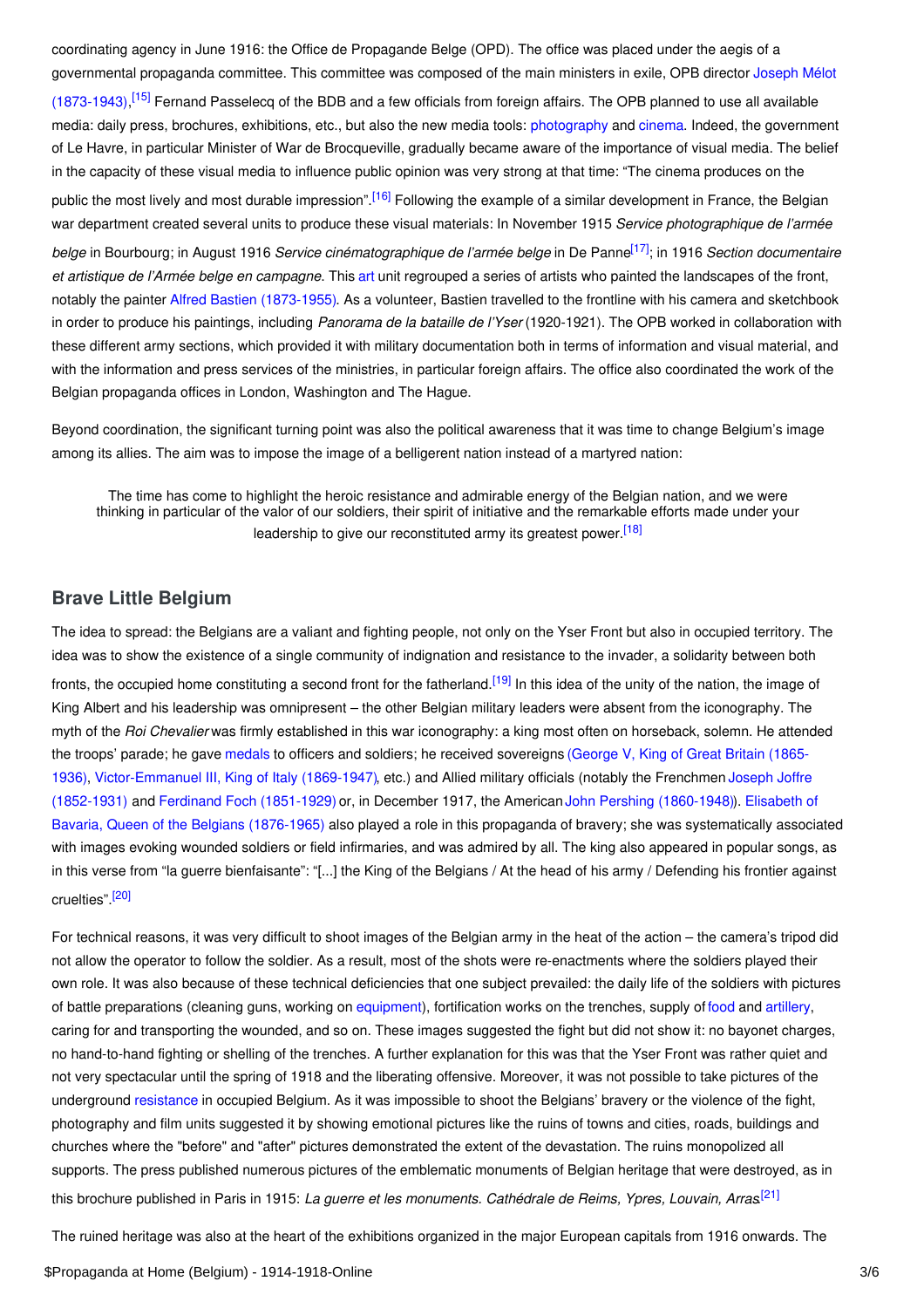<span id="page-3-1"></span>first exhibition of war photographs of the Allied armies (1 October to 2 November 1916), organized in Paris by the section photographique de l'armée française, brought together 2,000 photographs from the French, English, Belgian, Italian and Serbian photographic sections taken on all the fronts. The Service photographique de l'armée belge presented 200 photos classified under two themes: "the pitiful ruins" and "the means of revenge and repair".<sup>[\[22\]](#page-4-22)</sup> All these pictures were evidence to reinforce the accusation directed at the German aggressor: "These ruins point the finger of blame, they shout: You are the criminal!"<sup>[\[23\]](#page-4-23)</sup> They also helped to reinforce a Belgian national identity<sup>[\[24\]](#page-4-24)</sup> around its monuments, heritage and fully valued past.

<span id="page-3-3"></span><span id="page-3-2"></span>The fatherland – a word that still had its full meaning at the beginning of the 20<sup>th</sup> century – under attack must be defended. The theme of the bravery of the Belgian army also had to be propagated within the army itself. Postcards and patriotic prints played a part in this, as did the trench press written by the War Ministry, such as *Le Courrier de l'armée / De Legerbode*. These newspapers regularly adopted "a propagandist tone, sometimes close to brainwashing. As an authorities' press ... they sought throughout the war to keep the hatred of the enemy intact or to popularize the image of the Roi Chevalier".<sup>[\[25\]](#page-5-2)</sup>

<span id="page-3-6"></span><span id="page-3-5"></span><span id="page-3-4"></span>This discourse of a brave little Belgium also had to be disseminated among the Belgian population in occupied territory. This dissemination seemed to be more a matter of individual initiatives, of moral resistance on the part of certain citizens, than of a centralized mechanism by the Belgian government in exile. And it was a fortiori exclusively underground. Two media were used in particular: the press and postcards. The underground press activity was sustained by networks of people from the urban middle classes, most of them Catholic. [Seventy-nine](http://ui:CeDiS1418@encyclopedia.1914-1918-online.net/contributors/Sophie_De_Schaepdrijver) underground papers were identified.<sup>[\[26\]](#page-5-3)</sup> According to Sophie De Schaepdrijver and [Emmanuel](http://ui:CeDiS1418@encyclopedia.1914-1918-online.net/contributors/Emmanuel_Debruyne) Debruyne, "no other European occupied territory, in 1914-1918, produced such an intensive underground discourse". [\[27\]](#page-5-4) The production was most intense in 1915-1916. The most famous of them was*La Libre Belgique* (*Free Belgium*) which was published from February 1915 to November 1918. All 171 issues were widely distributed thanks to a network of more than 700 people (editors, composers, printers, distributors). Patriotism, the Christian faith and solidarity between Belgians and with soldiers at the front were the themes favored by *Free Belgium*. [\[28\]](#page-5-5) The postcard was a medium that reached its peak during the First World War – several million postcards travelled during this period – and that participated in propaganda through the images and representations it conveyed. Patriotic postcards with the royal family as their central theme circulated in occupied Belgium. They were either handmade or were old postcards of the king that booksellers sold despite the prohibition imposed by the occupant. But it is very difficult, if not impossible, to measure the circulation and distribution of these underground media.<sup>[\[29\]](#page-5-6)</sup>

## <span id="page-3-8"></span><span id="page-3-7"></span><span id="page-3-0"></span>**Conclusion**

Were the Belgian propaganda offices able to meet the challenge? Were they able to impose the image of a fighting Belgium? On the international scene, the challenge was probably too difficult. Certainly, the situation improved after the creation of the new propaganda services at the end of 1916 and the beginning of 1917. Nevertheless, they lacked human resources and "never had complete control over the image of Belgium and it continued to be instrumentalized by others. In fact, the myth was so powerful that their action was probably doomed to inevitable failure..."<sup>[\[30\]](#page-5-7)</sup> The political situation of Belgium in the field of nations at the time of the Treaty of [Versailles](http://ui:CeDiS1418@encyclopedia.1914-1918-online.net/article/versailles_treaty_of) confirms this decline in its international popularity.<sup>[\[31\]](#page-5-8)</sup>

Belgian combatants and civilians, whether at the front or in occupied territory, were not totally fooled by these patriotic prints and visuals designed to keep up their enthusiasm: for example, *Le Courrier de l'armée* was renamed "le bourreur de crânes". [\[32\]](#page-5-9) However, the people were not passive and this propaganda was based on social representations anchored in the population and shared by all: the defense of the fatherland was a just and sacred cause. Recent research has shown that the propaganda of the First World War maintained pre-existing representations and [stereotypes](http://ui:CeDiS1418@encyclopedia.1914-1918-online.net/article/stereotypes).<sup>[\[33\]](#page-5-10)</sup>

The iconographic analysis of Alfred Bastien's *Panorama de l'Yser*, a painting produced in 1920-1921 and exhibited throughout the inter-war period, shows that the propaganda message about the bravery of the Belgian army was tenacious. The painting offers a vision of the entire Belgian front from De Panne to Ypres without being in conformity with historical reality:

The dunes and Nieuport occupy more than half of the panorama, whereas they only constitute a quarter of the landscape in reality. Diksmuide and Ypres are only briefly mentioned... The aim is to highlight this strategic point on the front, which recalls the role of the Belgian army in stopping the German advance thanks to the flooding of the

<span id="page-3-13"></span><span id="page-3-12"></span><span id="page-3-11"></span><span id="page-3-10"></span><span id="page-3-9"></span>Yser plain (October 1914).<sup>[\[34\]](#page-5-11)</sup>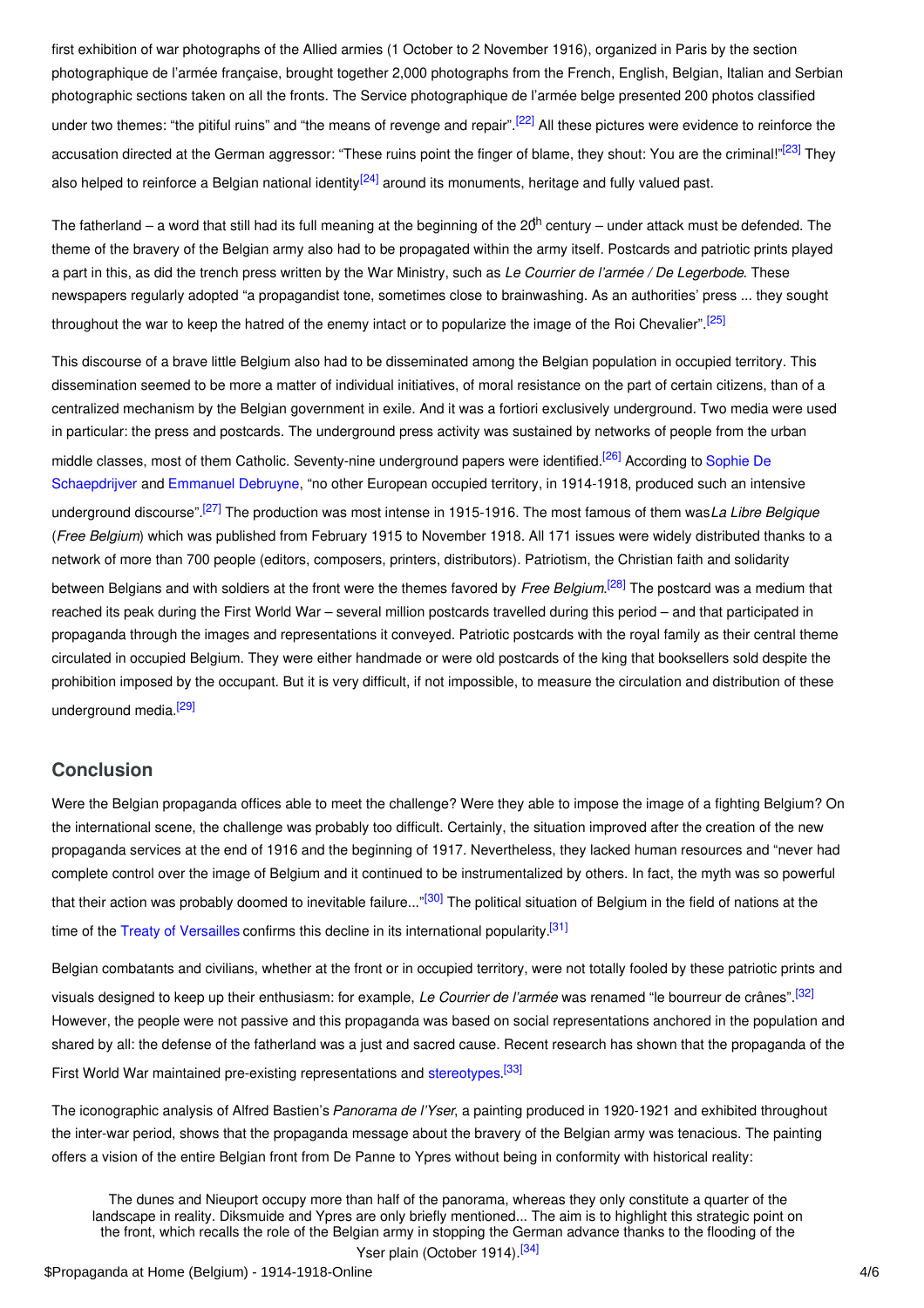#### Section Editor: Benoît [Majerus](https://encyclopedia.1914-1918-online.net/contributors/Benoit_Majerus)

#### <span id="page-4-0"></span>**Notes**

- <span id="page-4-1"></span>1. [↑](#page-0-2) Kesteloot, Chantal: Regards, in: Jaumain, Serge et al. (eds.): Une guerre totale? La Belgique dans la Première Guerre mondiale, Brussels 2005, p. 333.
- <span id="page-4-2"></span>2. [↑](#page-0-3) De Schaepdrijver, Sophie: Deux patries. La Belgique entre exaltation et rejet, 1914-1918, in: Cahiers d'Histoire du Temps présent 7 (2000), p. 17.
- <span id="page-4-3"></span>3. [↑](#page-1-2) Amara, Michaël: La propagande belge et l'image de la Belgique aux Etats-Unis pendant la Première Guerre mondiale, in: Revue Belge d'Histoire contemporaine 1-2 (2000), pp. 173-226.
- <span id="page-4-4"></span>4. [↑](#page-1-3) Horne, John: Les mains coupées. Atrocités allemandes et opinion française en 1914, in: Becker, Jean-Jacques et al. (eds.): Guerre et cultures 1914-1918, Paris 1994, pp. 133-146; Kramer, Alan: Les atrocités allemandes. Mythologie populaire, propagande et manipulation dans l'armée allemande, in: Becker et al., Guerre 1994, pp. 147-164.
- <span id="page-4-5"></span>5. [↑](#page-1-4) Report of the Committee on Alleged German Outrages Appointed by His Britannic Majesty's Government and Presided over by the Right Hon. Viscount Bryce, O.M., London, 1915. See Wilson, Trevor: Lord Bryce's Investigation into Alleged German Atrocities in Belgium, 1914-1915, in: Journal of Contemporary History 14/3 (1979), pp. 369-383.
- <span id="page-4-6"></span>6. [↑](#page-1-5) On this subject, see Hodges, Paul: The Plight of Belgium and the British Soldier, in Jaumain et al., Guerre 2005, pp. 367-376.
- <span id="page-4-7"></span>7. [↑](#page-1-6) Serodes, Fabrice: La propagande anglophobe allemande en Belgique occupée pendant la Grande Guerre. D'une tentative délicate de transfert culturel de l'anglophobie française en Belgique, in: Rochet, Bénédicte / Tixhon, Axel (eds.): La petite Belgique dans la Grande Guerre. Une icône, des images, Namur 2012, p. 37.
- <span id="page-4-8"></span>8. [↑](#page-1-7) Archives générales du Royaume (Brussels, Belgium), fonds du BDB-n°2, Note de Fernand Passelecq sur l'opportunité de maintenir le BDB après la guerre, 25 octobre 1918.
- <span id="page-4-9"></span>9. [↑](#page-1-8) Archives générales du Royaume (Brussels, Belgium), fonds du BDB n°195, Lettre de Passelecq au ministre des affaires étrangères, Le Havre, 15 octobre 1917 [translated by author, as are all subsequent quotes originally in French].
- <span id="page-4-10"></span>10. [↑](#page-1-9) Depoortere, Rolande: Inventaire des archives du Bureau Documentaire Belge (1915-1920), Brussels 1994, p. 5.
- <span id="page-4-11"></span>11. [↑](#page-1-10) Van Langenhove, Fernand: Comment naît un cycle de légendes. Francs-tireurs et atrocités en Belgique, Lausanne et al. 1916.
- <span id="page-4-12"></span>12. [↑](#page-1-11) Benvindo, Bruno / Majerus, Benoît / Vrints, Antoon: La Grande Guerre des historiens belges, 1914-2014, in: Journal of Belgian History 44/2-3 (2014), pp. 170-196.
- <span id="page-4-13"></span>13. [↑](#page-1-12) Horne, John: Belgian Intellectuals and the German Invasion, 1914-15, in: Jaumain et al., Guerre 2005, p. 400.
- <span id="page-4-14"></span>14. [↑](#page-1-13) Quoted by De Schaepdrijver, Deux 2000, p. 20.
- <span id="page-4-15"></span>15. [↑](#page-2-1) The diplomat Fernand Peltzer was in charge of the OPB from June to September 1916, when he was appointed Belgian ambassador in Bern. He was replaced by another diplomat: Joseph Mélot. Mélot arrived from Greece where he had been Belgian ambassador since 1911. He launched several propaganda actions against the German invader from his position as diplomat. In September 1916, he was on leave in Le Havre and hired as director of the OPB without any precise explanation. His knowledge of the problems in the Balkans? His propaganda initiatives? This is not clearly specified in the sources. After the war, Mélot was involved in the League of Nations. See Dumoulin, Michel: Joseph Mélot (1873-1943), in: Biographie Nationale de Belgique, volume 41, Brussels 1979.
- <span id="page-4-16"></span>16. [↑](#page-2-2) Musée Royal de l'Armée (Brussels-Belgium), fonds inconnu ex A32/225, farde 4, Office Belge de Propagande au ministre de la guerre, avril 1918.
- <span id="page-4-17"></span>17. [↑](#page-2-3) On this subject, see Rochet, Bénédicte: A State Cinematographic Practice in Wartime. The Belgian Army Film Unit 1916- 1922, in: Tijdschrift voor Mediageschiedenis 19/1 (2016), pp. 23-33.
- <span id="page-4-18"></span>18. [↑](#page-2-4) Musée Royal de l'Armée (Brussels, Belgium), fonds inconnu ex A32/225, farde 1, Décision du comité gouvernemental de propagande, lettre de H. Carton de Wiart à Ch. Broqueville, 20 juin 1916.
- <span id="page-4-19"></span>19. [↑](#page-2-5) De Schaepdrijver, Sophie: Vivre l'occupation, in: Jaumain et al., Guerre 2005, p. 111.
- <span id="page-4-20"></span>20. [↑](#page-2-6) Collection de la Bibliothèque de documentation internationale contemporaine de Nanterre. Quoted in Serodes, Fabrice: La propagande anglophobe allemande en Belgique occupée pendant la Grande Guerre. D'une tentative délicate de transfert culturel de l'anglophobie française en Belgique, in: Rochet / Tixhon, La petite Belgique 2012, p. 37.
- <span id="page-4-21"></span>21. [↑](#page-2-7) Magne, Lucien: La guerre et les monuments. Cathédrale de Reims, Ypres, Louvain, Arras, Paris 1915.
- <span id="page-4-22"></span>22. [↑](#page-3-1) Bar, Jean: L'exposition interalliée de photographies de guerre, in: Courrier de l'armée 339 and 340 (4 and 7 November 1916), p. 1.
- <span id="page-4-23"></span>23. [↑](#page-3-2) Final title card of the film sequence "Ypres 2", probably dating from 1920.
- <span id="page-4-24"></span>24. [↑](#page-3-3) Stengers, Jean / Gubin, Eliane: Histoire du sentiment national en Belgique des origines à 1918, volume 2, Brussels 2002.